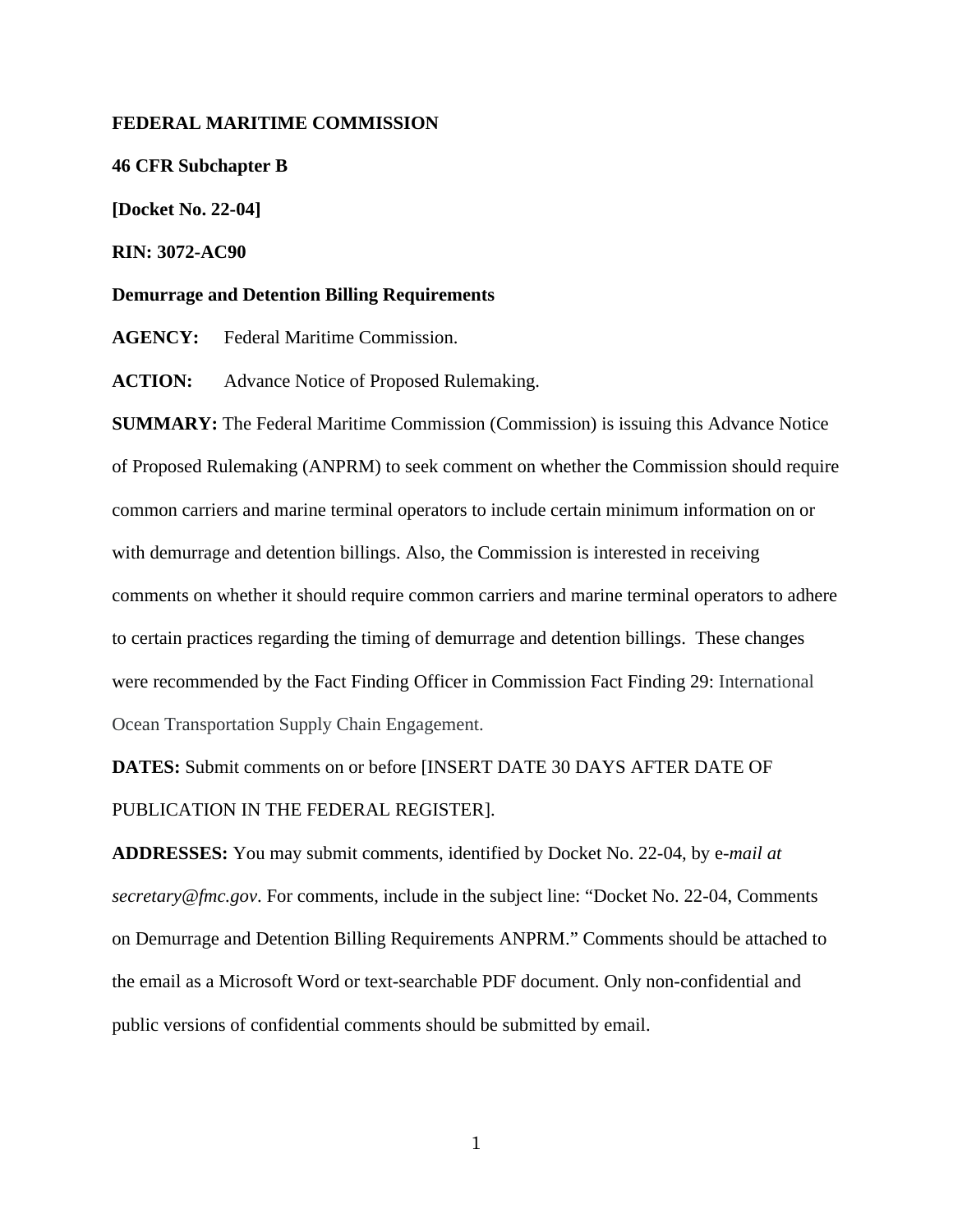*Instructions:* For detailed instructions on submitting comments, including requesting confidential treatment of comments, and additional information on the rulemaking process, see the Public Participation heading of the Supplementary Information section of this document. Note that all comments received will be posted without change to the Commission's website unless the commenter has requested confidential treatment.

 *Docket*: For access to the docket to read background documents or comments received, go to the Commission's Electronic Reading Room at*:* 

https://www2.fmc.gov/readingroom/proceeding/22-04

**FOR FURTHER INFORMATION CONTACT:** William Cody, Secretary; Phone: (202) 523- 5725; Email: secretary@fmc.gov.

# **SUPPLEMENTARY INFORMATION:**

#### **I. PUBLIC PARTICIPATION**

*How do I prepare and submit comments?*

Your comments must be written in English. To ensure that your comments are correctly filed in the docket, please include the docket number of this document in your comments.

You may submit your comments via email to the email address listed above under ADDRESSES. Please include the docket number associated with this notice and the subject matter in the subject line of the email. Comments should be attached to the email as a Microsoft Word or text-searchable PDF document. Only non-confidential and public versions of confidential comments should be submitted by email.

#### *How do I submit confidential business information?*

The Commission will provide confidential treatment for identified confidential information to the extent allowed by law. If your comments contain confidential information,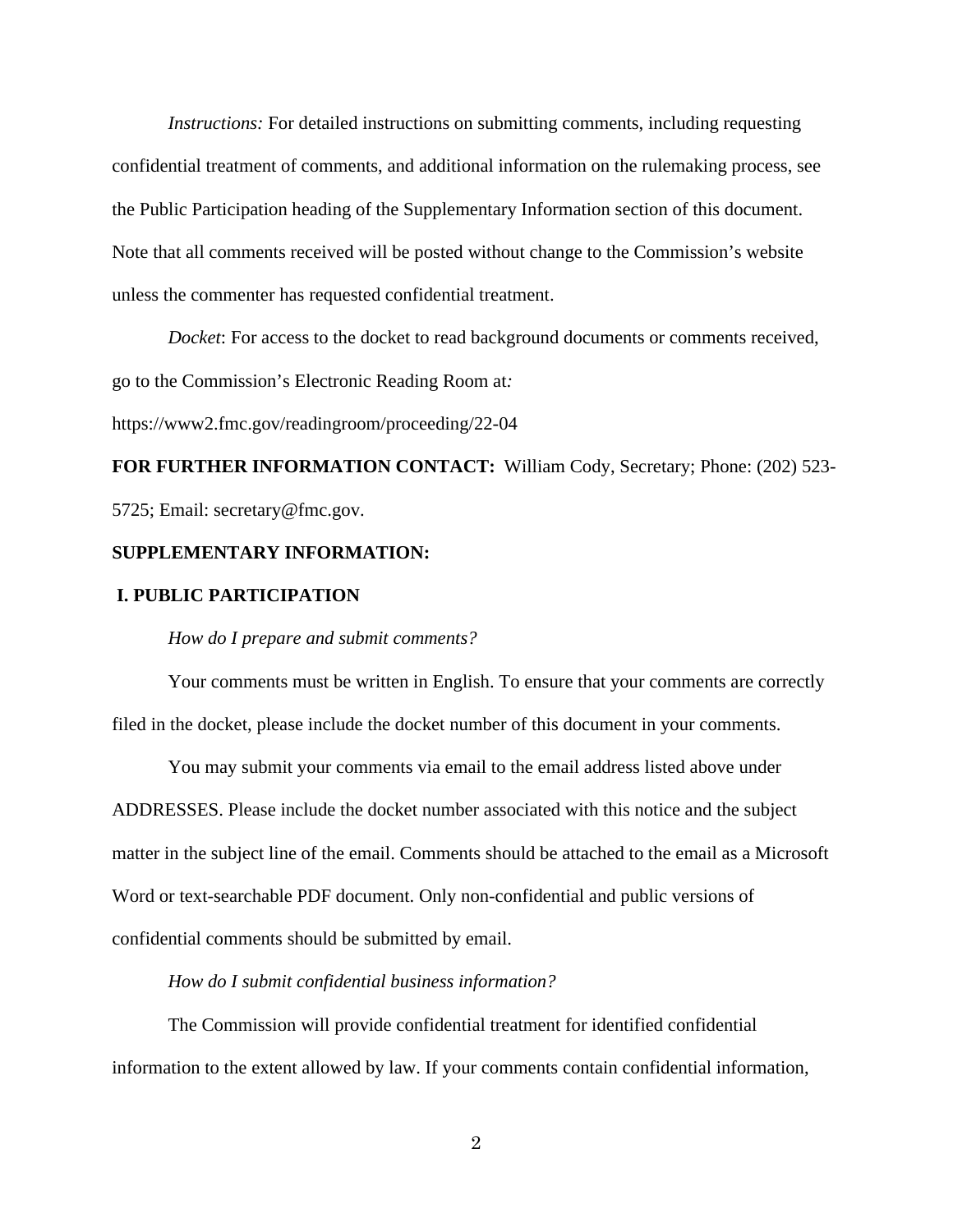you must submit the following by e-mail to the address listed above under ADDRESSES:

- A transmittal letter requesting confidential treatment that identifies the specific information in the comments for which protection is sought and demonstrates that the information is a trade secret or other confidential research, development, or commercial information.
- A confidential copy of your comments, consisting of the complete filing with a cover page marked "Confidential-Restricted," and the confidential material clearly marked on each page. You should submit the confidential copy to the Commission by mail.
- A public version of your comments with the confidential information excluded. The public version must state "Public Version—confidential materials excluded" on the cover page and on each affected page and must clearly indicate any information withheld. You may submit the public version to the Commission by email or mail.

# *Will the Commission consider late comments?*

The Commission will consider all comments received before the close of business on the comment closing date indicated above under DATES. To the extent possible, we will also consider comments received after that date.

### *How can I read comments submitted by other people?*

You may read the comments received by the Commission at the Commission's Electronic Reading Room or the Docket Activity Library at the addresses listed above under ADDRESSES.

#### **II. Background**

As rising cargo volumes have increasingly put pressure on common carrier, port and terminal performance, demurrage and detention charges have for a variety of reasons substantially increased. Demurrage and detention charges and policies should serve the primary purpose of incentivizing the movement of cargo and promoting freight fluidity.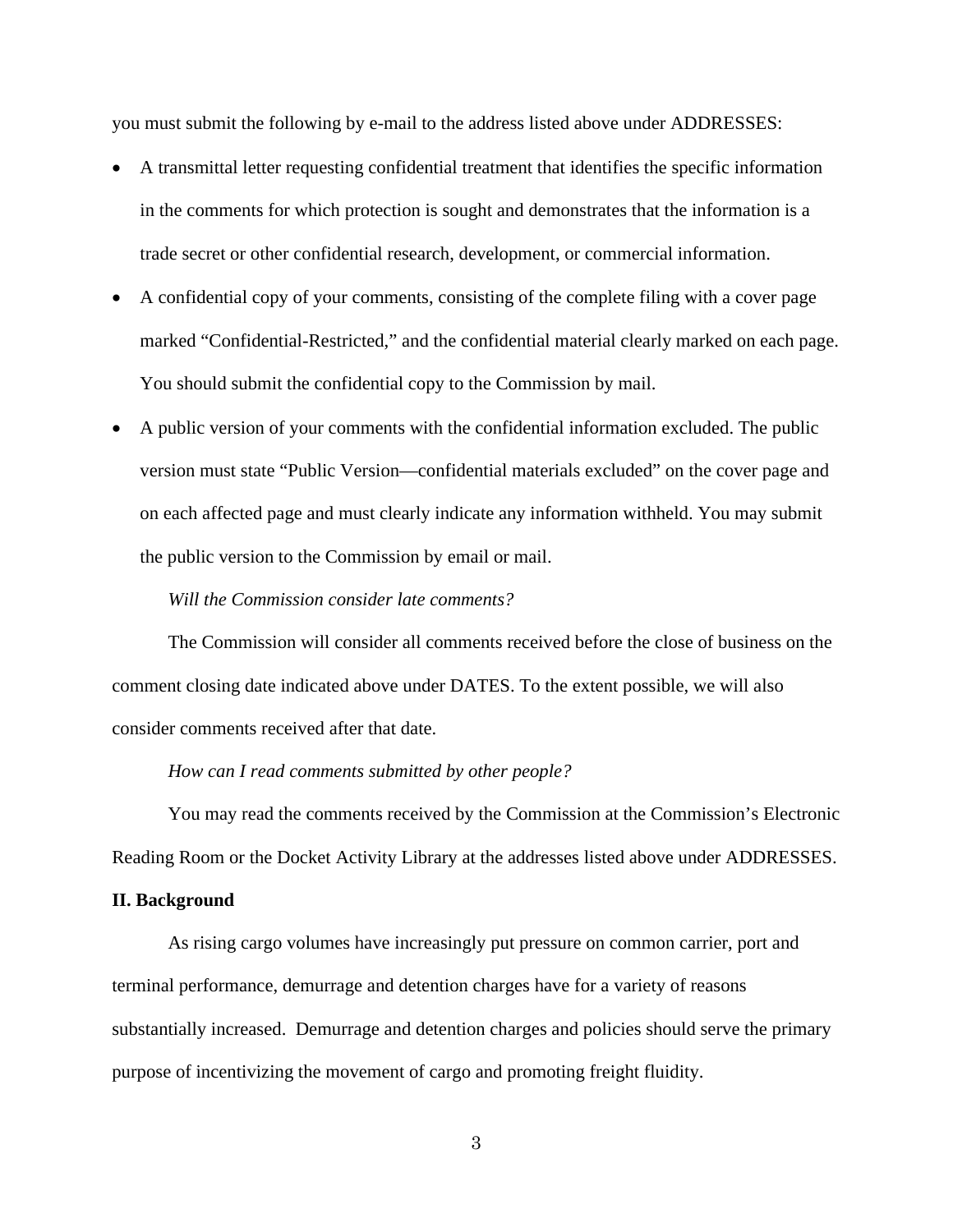On July 28, 2021, Commissioner Rebecca F. Dye, the Fact Finding Officer for Fact Finding 29, recommended, among other things, that the Commission "[i]ssue an ANPRM seeking industry views on whether the Commission should require common carriers and marine terminal operators to include certain minimum information on or with demurrage and detention billings and adhere to certain practices regarding the timing of demurrage and detention billings."<sup>[1](#page-3-0)</sup> The Fact Finding Officer noted that although the Commission had declined to prescribe specific billing practices in the April 2020 interpretive rule on demurrage and detention, 46 C.F.R. 545.5, she remained concerned about demurrage and detention billing practices and about ensuring that it is clear to shippers "what is being billed by whom" so that they can understand the charges.<sup>[2](#page-3-1)</sup> The Commission approved the Fact Finding 29 recommendation on September 15, 2021.[3](#page-3-2)

In the development of its Interpretive Rule on Demurrage and Detention, the Commission discussed but did not adopt a particular billing model, or billing and invoice timeframes to incorporate into the analysis of what constitutes reasonable demurrage and detention policies.<sup>[4](#page-3-3)</sup> Since that time, the Commission has continued to receive complaints about billing practices and is now considering how and whether to address billing issues.

# **III. Discussion**

<span id="page-3-2"></span><span id="page-3-1"></span>https://www2.fmc.gov/ReadingRoom/docs/FFno29/FF29%20Interim%20Recommendations.pdf/ <sup>3</sup> Fed. Mar. Comm'n, Press Release, FMC to Issue Guidance on Complaint Proceedings and Seek Comments on Demurrage and Detention Billings (Sept. 15, 2021),

https://www.fmc.gov/fmc-to-issue-guidance-on-complaint-proceedings-and-seek-comments-ondemurrage-and-detention-billings/

<span id="page-3-0"></span><sup>&</sup>lt;sup>1</sup> *See* Fact Finding Investigation No. 29, Interim Recommendations at 6 (July 28, 2021), https://www2.fmc.gov/ReadingRoom/docs/FFno29/FF29%20Interim%20Recommendations.pdf/ <sup>2</sup> Fact Finding Investigation No. 29, Interim Recommendations at 7,

<span id="page-3-3"></span><sup>4</sup> 85 FR 29638, 29662 (May 18, 2020).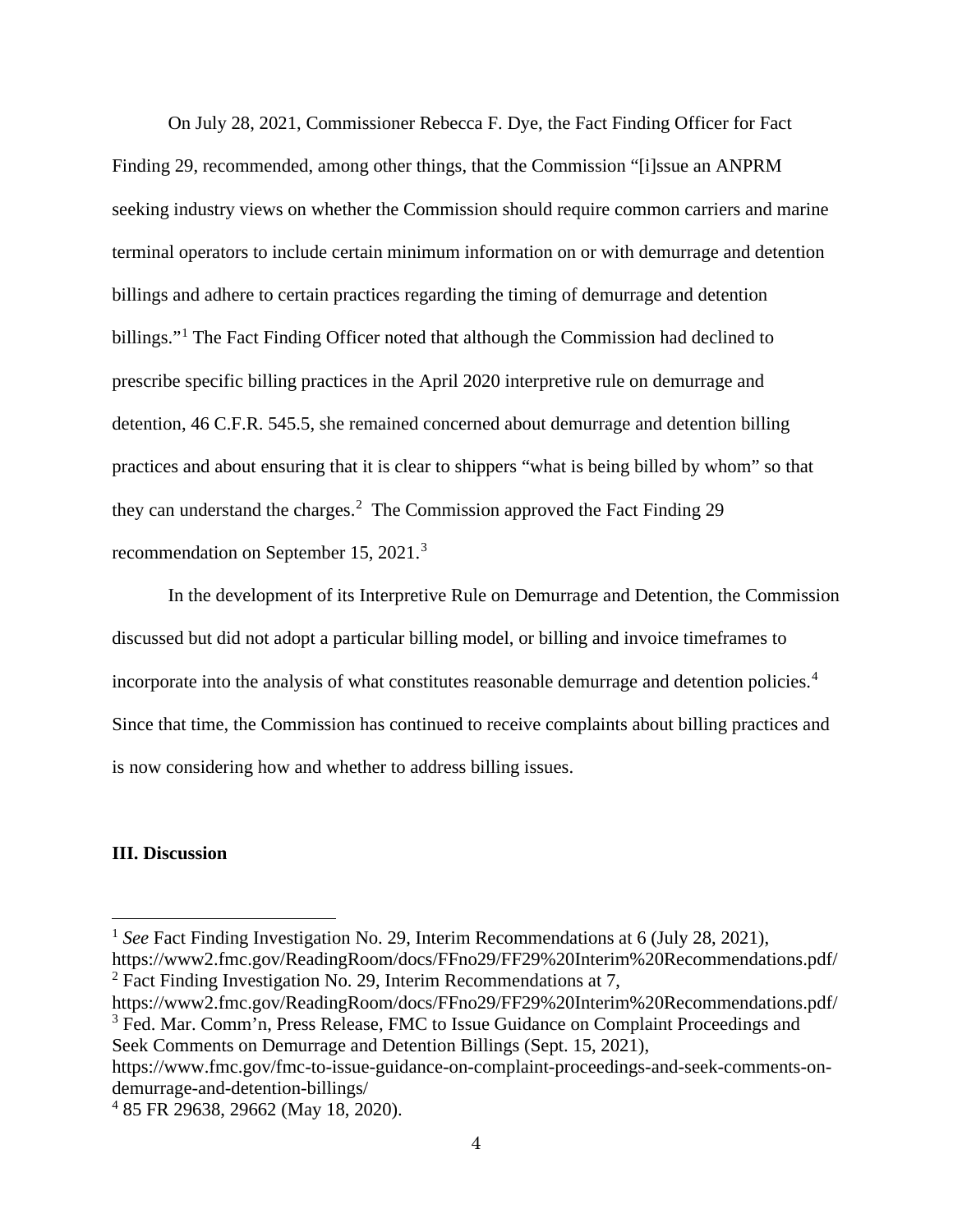# A. Scope of ANPRM

The Commission is seeking industry views on whether it should regulate the demurrage and detention billing practices of common carriers and marine terminal operators (MTO). For the purposes of this ANPRM, the Commission defines the terms "demurrage and detention" broadly to include any charges assessed by common carriers and marine terminal operators related to the use of marine terminal space or shipping containers. Under this definition, for instance, charges assessed by common carriers for the use of containers outside a marine terminal would fall within the scope of this ANPRM regardless of whether the charges are called "detention" or "per diem." Similarly, charges assessed because a container is taking up terminal space would fall within the scope of this ANPRM even if the charges are called something other than "demurrage." Therefore, the scope of this advance notice is any charges having the purpose or effect of demurrage or detention regardless of the labels given to those charges.<sup>[5](#page-4-0)</sup>

The Fact Finding 29 recommendation proposed regulating the billings and billing practices of both common carriers and marine terminal operators. There are two types of common carrier – vessel-operating common carriers (VOCCs) and non-vessel-operating common carriers (NVOCCs). [6](#page-4-1) As set forth below in Section IV, the Commission seeks comments on whether a proposed regulation on demurrage and detention billing should include NVOCCs as well as VOCCs, and to what extent any regulations should differ based on the type of entity involved.[7](#page-4-2)

<span id="page-4-0"></span><sup>&</sup>lt;sup>5</sup> The scope of this ANPRM does not include ocean freight bills or bills for charges that do not have the purpose of demurrage and detention, such as charges related to chassis, bunker, and documentation.

<span id="page-4-2"></span>

<span id="page-4-1"></span><sup>&</sup>lt;sup>6</sup> 46 U.S.C. § 40102.<br><sup>7</sup> The Commission does not seek comment on the ocean freight forwarder bills, as ocean freight forwarders, although ocean transportation intermediaries, are not common carriers. 46 U.S.C. § 40102.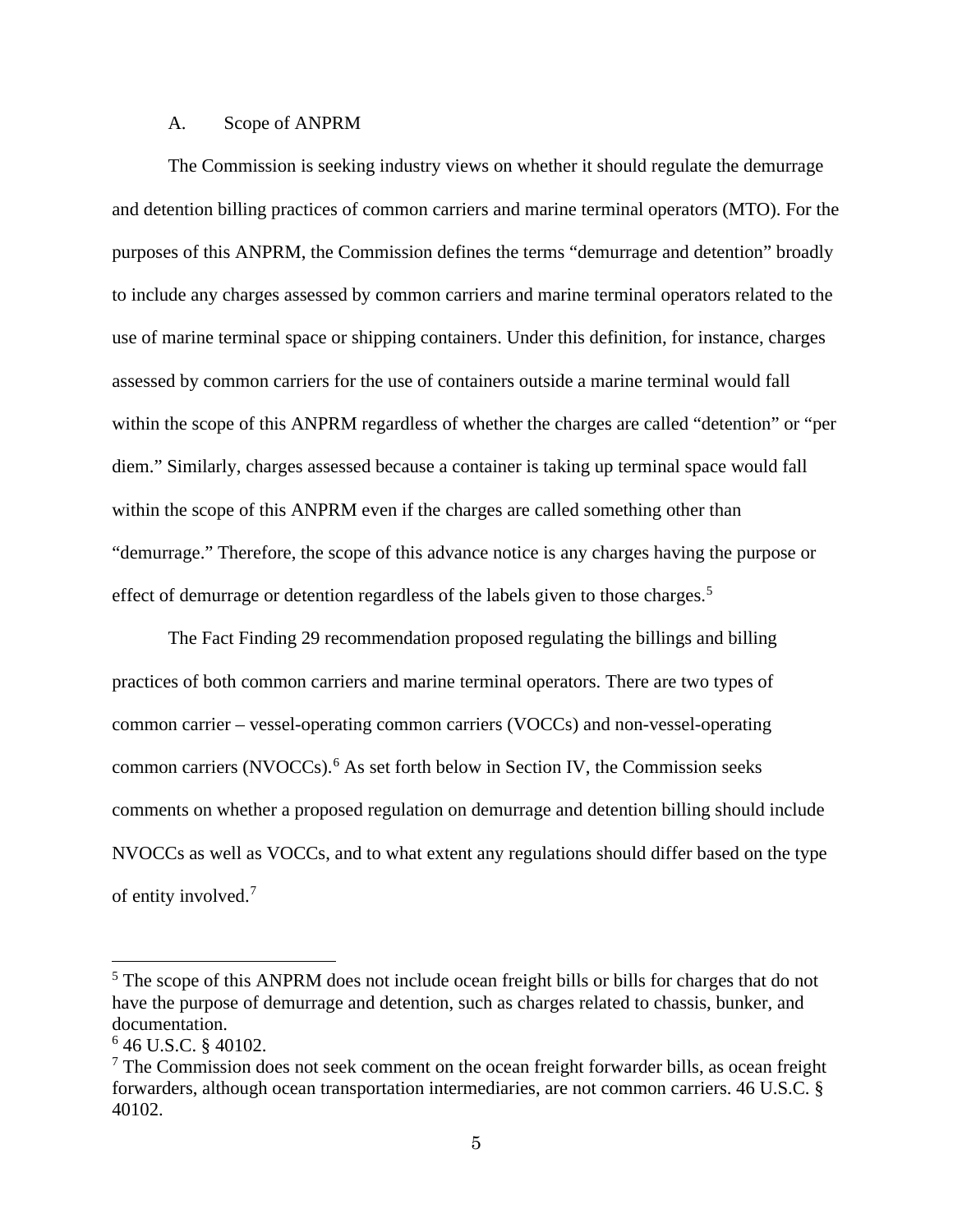Additionally, although the Fact Finding 29 recommendation suggested regulating MTO demurrage and detention billings, MTOs often do not have direct contractual relationships with shippers.<sup>[8](#page-5-0)</sup> Rather, marine terminal operators usually have contractual relationships with VOCCs, such as via terminal services agreements.<sup>[9](#page-5-1)</sup> However, under Commission regulations, MTOs are entitled to separately assess demurrage as an implied contract in a court of law, provided that it is published as part of a MTO schedule. Further, in the Interpretive Rule on demurrage and detention, the Commission stated that its focus in that rulemaking was "on practices related to charges imposed by regulated entities on shippers, intermediaries, and truckers, and not the contractual relationships between ocean carriers and marine terminal operators."[10](#page-5-2) There are some situations, however, where marine terminal operators do impose fees directly on shippers. The Commission thus seeks comments on where marine terminal operators impose fees directly on shippers, as well as whether and to what extent a proposed regulation on demurrage and detention billings should include MTOs.

The Commission is also aware that common carriers and marine terminal operators are subject to laws other than the Shipping Act, as well as private contractual arrangements such as the Uniform Intermodal Interchange Agreement (UIIA), which may implicate demurrage and detention billing. For instance, as the Commission noted in the Interpretive Rule, the standard UIIA agreement contains deadlines for equipment providers (e.g., VOCCs) to invoice truckers for containers and chassis.<sup>[11](#page-5-3)</sup> The Commission seeks comment on any other laws, regulations, or

<span id="page-5-0"></span><sup>8</sup> *See* 85 Fed. Reg. at 29662. Publicly available MTO schedules are, however, enforceable as implied contracts without proof of actual knowledge of the schedule's provisions. 46 U.S.C. § 40501(f).

<span id="page-5-1"></span><sup>9</sup> *See* 46 C.F.R. § 535.309.

<span id="page-5-2"></span> $10$  85 FR at 29650.

<span id="page-5-3"></span><sup>11</sup> *See*, *e.g.*, 85 FR 29662 n. 388.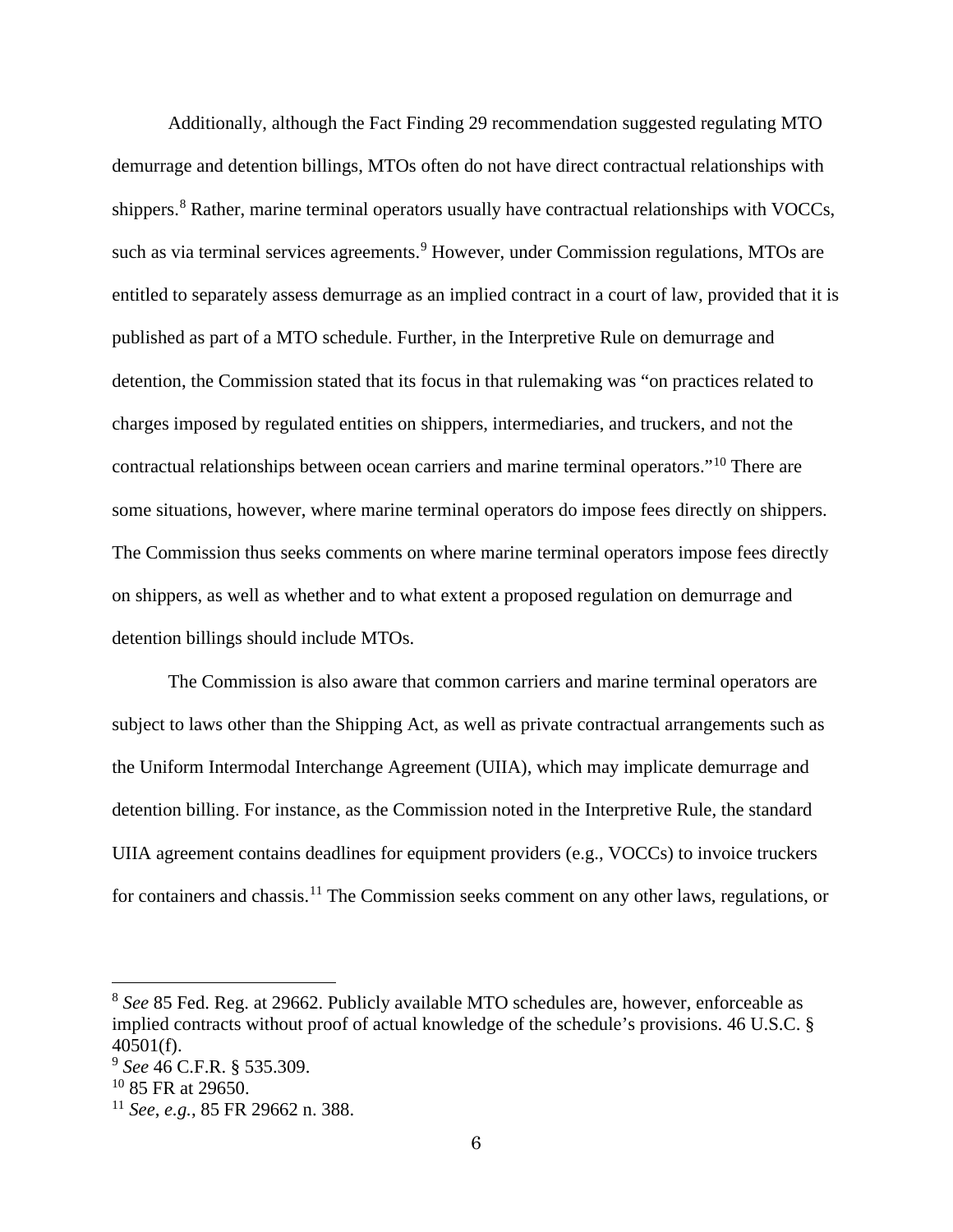arrangements that may affect the regulation of demurrage and detention billing.

# B. Minimum Billing Information

The Commission is considering a requirement that bills for demurrage and detention charges contain certain minimum information. Although much of the information required may currently be included on bills already, certain additional information may be useful to ensure the accuracy, clarity, and visibility of charges, including identifying whether the bill is being issued to the correct party, identifying the appropriate time period for which demurrage and detention charges are being assessed, providing more concise information in the event a bill is disputed, and including information on how to access the dispute resolution process. Requiring such information may ultimately lead to fewer disputed bills and therefore streamline the demurrage and detention billing process.

Accordingly, the Commission is requesting comments on what specific information it should require on demurrage and detention bills. In addition to information necessary to identify the shipment (bill of lading number, container number, etc.,), the Commission is also requesting comments on whether bills should include information on how the charges are calculated. This could include, for example, identifying clear and concise container availability dates in addition to vessel arrival dates for import shipments; and, for export shipments, the earliest return dates (and any modifications to those dates) as well as the availability of return locations and appointments, where applicable. In addition, the Commission is requesting comments on whether the bills should include information on any events (*e.g*., container unavailability, lack of return locations, appointments, or other force-majeure reasons) which would justify stopping the clock on charges. Finally, since anecdotal reports indicate that bills may sometimes be sent to

7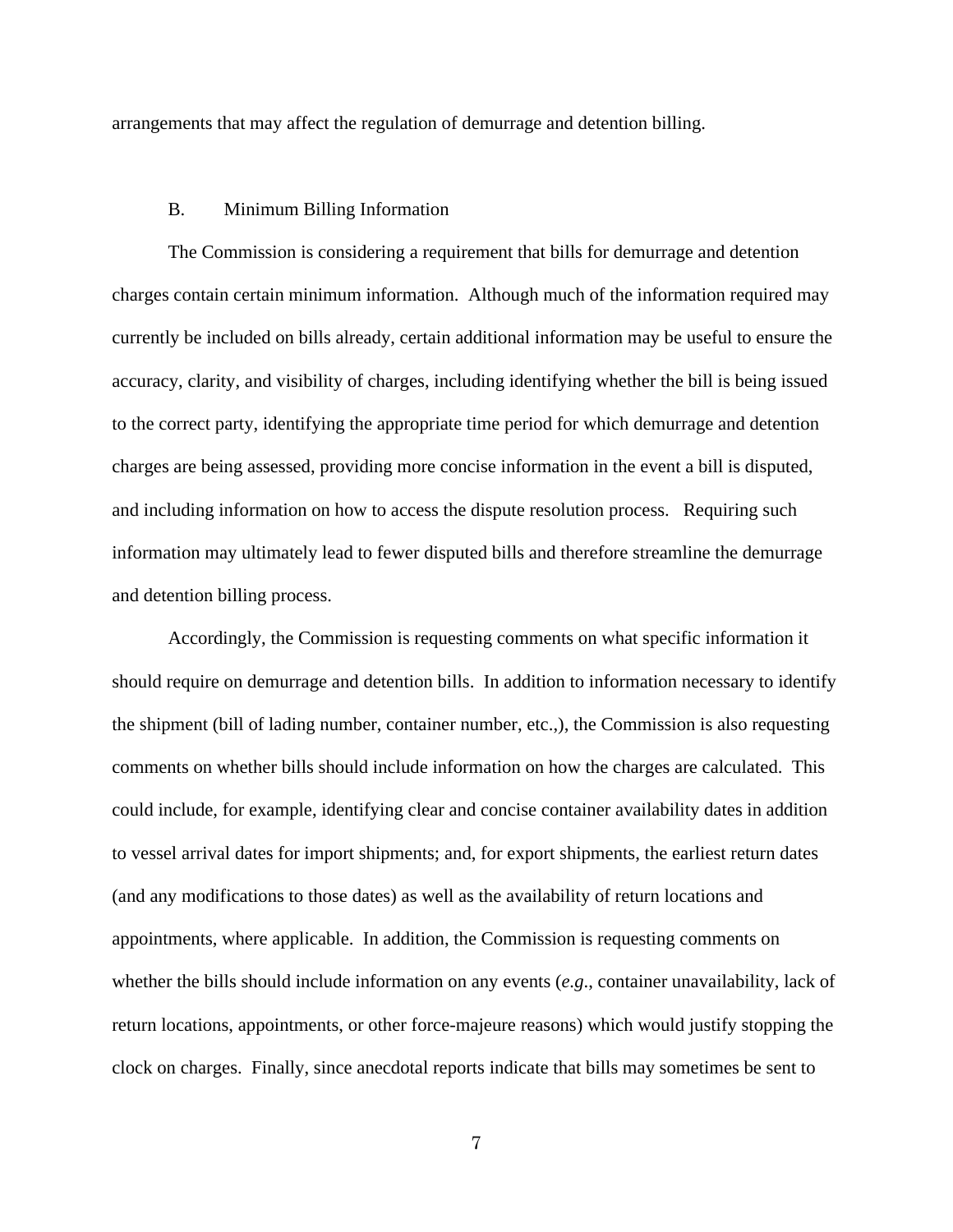multiple parties for the same shipments, the Commission is seeking comment on whether it would be appropriate to require bills to specify all parties receiving the bill as well as to identify why the party receiving the bill is the proper party-in-interest and to identify the source of the charge (i.e.., by tariff, service contract or MTO schedule).

# C. Billing Practices

The Commission is also considering requiring common carriers and MTOs to adhere to certain practices regarding the timing of demurrage and detention billings. The Commission is also interested in comments on whether similar requirements should be placed on the issuance of refunds.

The Commission has previously received concerns from stakeholders regarding a lack of clearly defined timeframes for the issuance of bills.<sup>[12](#page-7-0)</sup> In response to the proposed rule on Interpretive Rule on Demurrage and Detention, the Commission received many comments asserting that ocean carriers and marine terminal operators should issue demurrage or detention bills within specific timeframes.<sup>[13](#page-7-1)</sup> In the Final Rule, the Commission determined not to take action, reserving the right to reconsider the issue on potential billing and invoice timeframes.<sup>[14](#page-7-2)</sup>

However, the Commission has continued to receive anecdotal examples of delays in receiving demurrage or detention bills. The longer it takes to receive a demurrage or detention bill the more difficult it may be for a shipper to validate the accuracy of the charges. For example, if a shipper receives a demurrage or detention bill months after the occurrence of the

<span id="page-7-0"></span><sup>12</sup>*See* Fact Finding Investigation No. 28 Final Report, at 14

<span id="page-7-1"></span>https://www2.fmc.gov/readingroom/docs/FF%20No.%2028/FF-28\_FR.pdf/.<br><sup>13</sup> 85 FR 29638 at 29662.

<span id="page-7-2"></span> $14$  85 FR 29638 at 29662.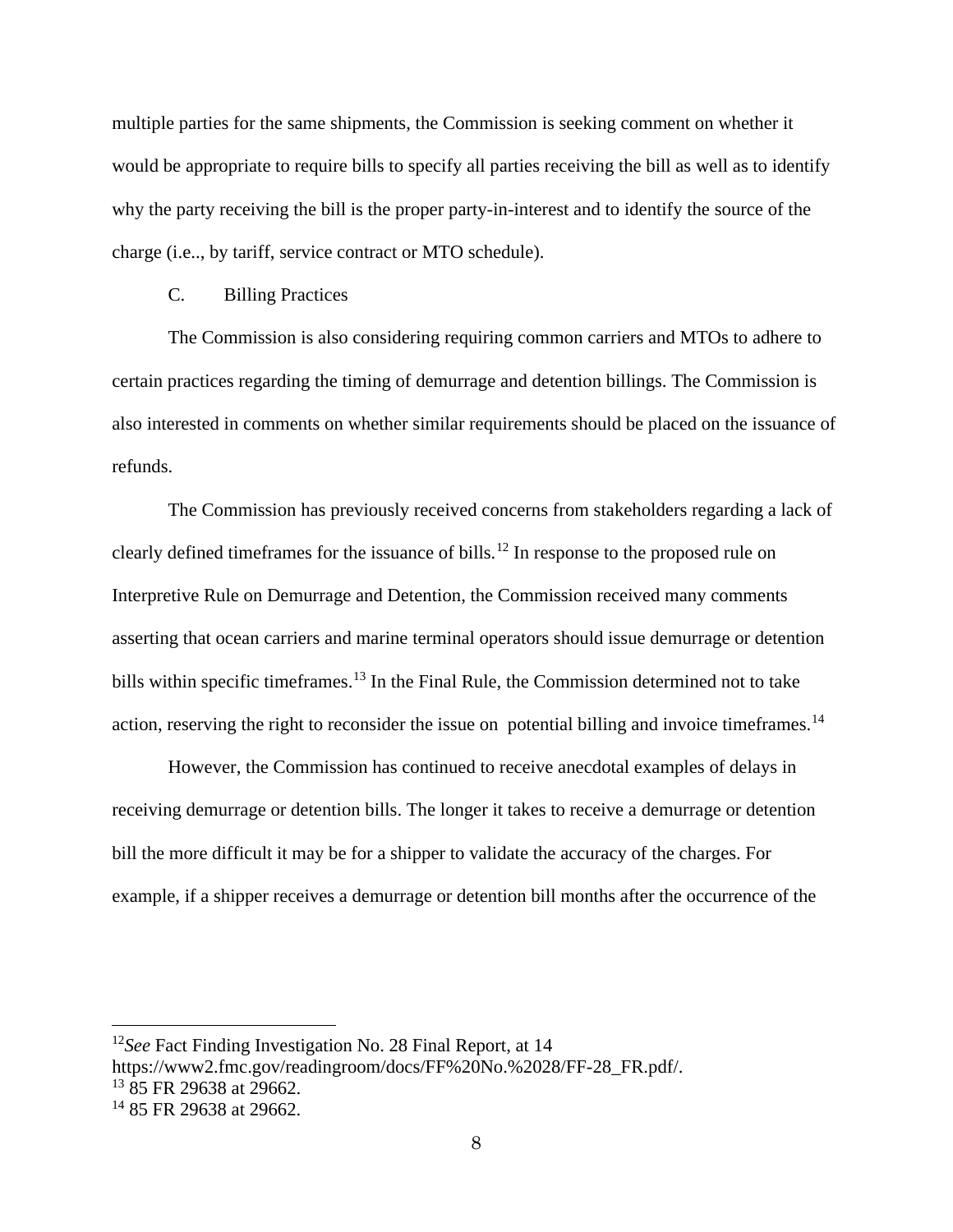charge, they may no longer possess the necessary materials to confirm the charges are correct or to access the information necessary to dispute the charges.

The Commission is asking for comments on a requirement that demurrage or detention bills be issued within 60 days of the occurrence of the charge. The UIIA currently requires that invoices be issued within  $60 \text{ days}$ .<sup>15</sup> The Commission is interested in the effectiveness of that UIIA timeframe and if a longer or shorter timeline would be appropriate.

The Commission is also seeking comments on whether similar timing requirements in the context of refunds would be beneficial. Again, the Commission has received anecdotal examples of refunds of demurrage and detention billings taking several months to be issued. The Commission is seeking comments on whether it should regulate the timeframe for refunds and what the timeframe should be.

### **IV. Information Requested**

Your responses to the following questions will help inform the Commission whether rulemaking or other Commission action is necessary. In responding to each question, please identify the question to which you are responding and explain your answer to each question. Additionally, please consider the type of information that VOCCs, NVOCCs, and MTOs currently provide with demurrage and detention bills, current demurrage and detention billing practices, and any relevant distinctions that should be made between VOCCs, NVOCCs, and MTOs with respect to billing information and practices. If your response to a question includes a

<span id="page-8-0"></span><sup>&</sup>lt;sup>15</sup> "Provider shall invoice Motor Carrier for Per Diem, Container Use, Chassis Use/Rental and/or Storage/Ocean Demurrage charges within sixty (60) days from the date on which Equipment was returned to Provider by Motor Carrier. If Motor Carrier is not invoiced within the established timeframe, the right of the Provider to recover such charges will be lost." Uniform Intermodal Interchange and Facilities Access Agreement ("UIIA") at Section E.6(c). https://www.uiia.org/sites/default/files/documents/newuiia-Home.pdf.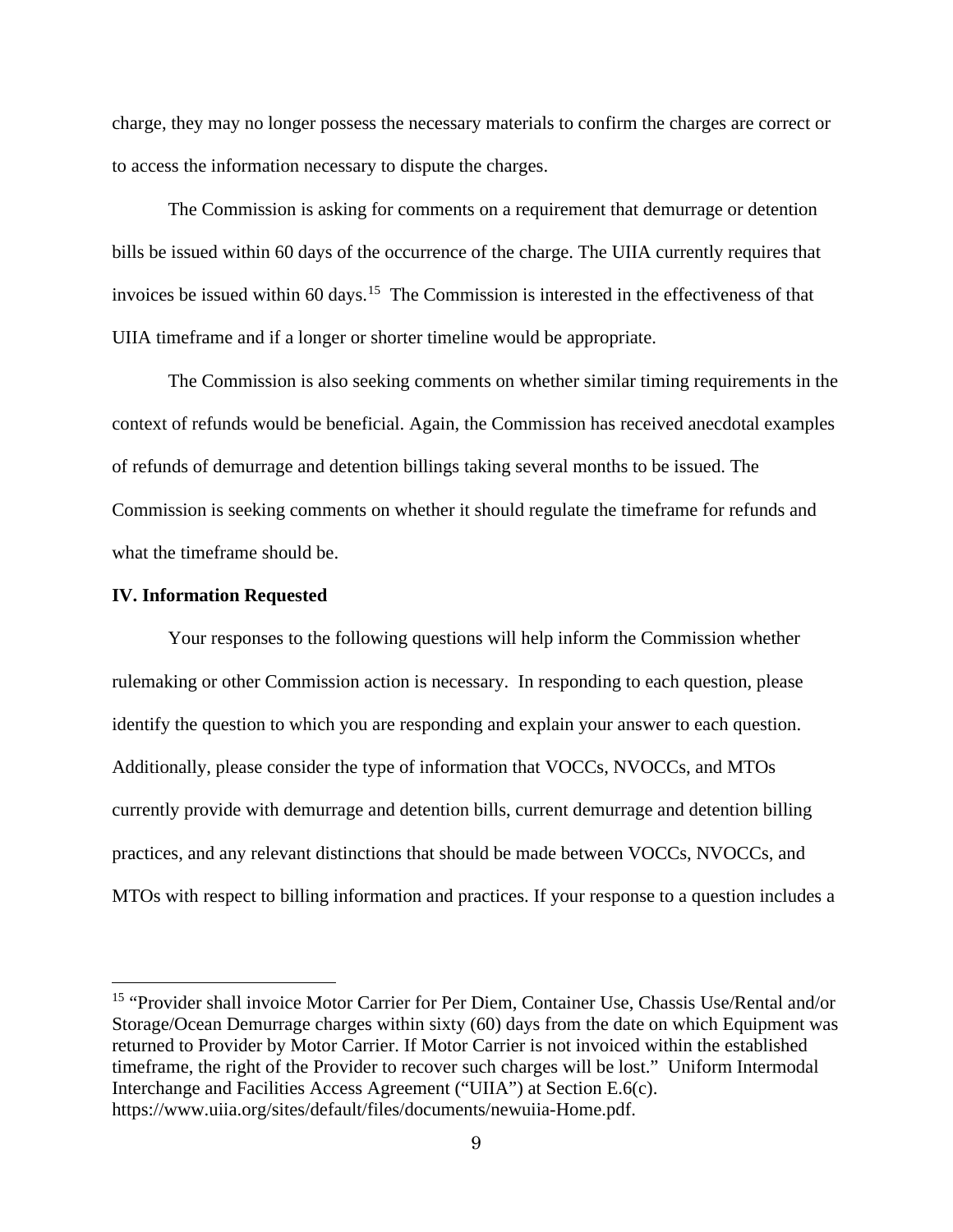monetary or numerical figure, please provide sufficient information and data to explain how the figure was calculated. Comments may also include any supplemental information relevant to billing requirements.

A. Scope.

- 1. Should the Commission include both VOCCs and NVOCCs in a proposed regulation on demurrage and detention billing?
- 2. Should the Commission include MTOs in a proposed demurrage billing regulation?
- 3. Should a proposed demurrage billing regulation distinguish between the demurrage MTOs charge to shippers and the demurrage MTOs charge to VOCCs? That is, should the Commission regulate the format in which MTOs bill VOCCs?
- 4. What percentage of demurrage and detention bills contain inaccurate information, and which information is most often disputed?
- 5. How much does the type of information included on or with demurrage and detention billings vary among common carriers, among marine terminal operators, and between VOCCs and NVOCCs?
- B. Minimum billing information.
	- 6. What type of information should be required on billings. Should the Commission require certain essential information included on invoices such as:
		- a. Bill of lading number
		- b. Container number
		- c. Billing date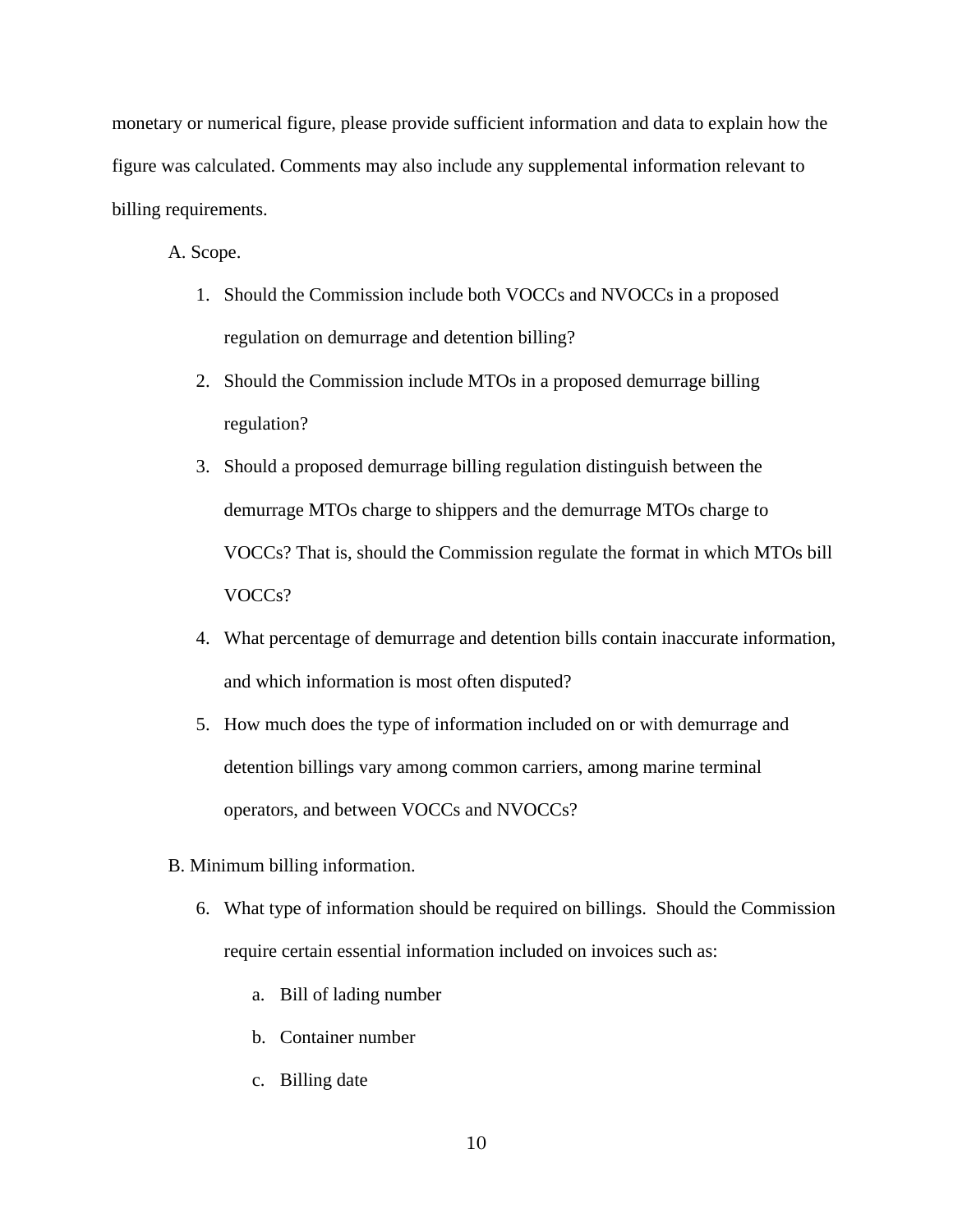- d. Payment due date
- e. Start/end of free time
- f. Start/end of demurrage/detention/per diem clock
- g. Demurrage/detention/per diem rate schedule
- h. Location of the notice of the charge (i.e.., tariff, service contract number and section or MTO schedule)
- i. For import shipments:
	- i. Vessel arrival date
	- ii. Container availability date
- j. For export shipments:
	- i. Earliest return date, including identifying any modifications to the earliest return date
- k. Any intervening clock-stopping events, for example:
	- i. Unavailability of container
	- ii. Unavailability of pickup or return locations
	- iii. Unavailability of appointments (where applicable)
	- iv. Restrictions on chassis accepted
	- v. Force majeure-related events
- l. Please note if any portion of the charge is a pass-through of charges levied by the MTO or Port.
- C. Billing practices.
	- 7. What information or timeframes should be required for VOCC and NVOCC demurrage and detention bills? Should the Commission require different types of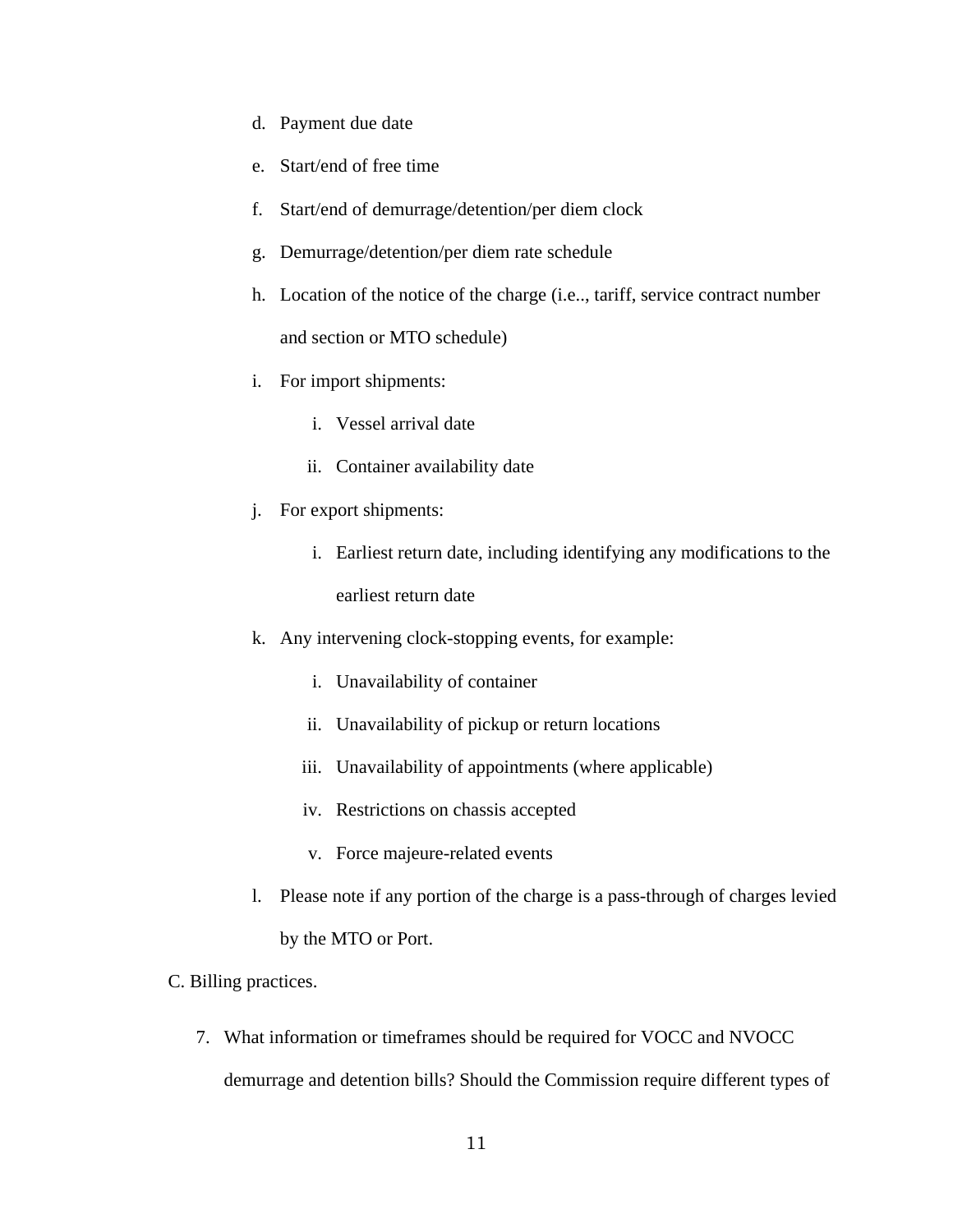information or timeframes?

- 8. Do common carriers invoice multiple parties for demurrage and/or detention charges? If multiple parties are invoiced for charges, should the billing party be required to identify all such parties receiving an invoice for the charges at issue?
- 9. Should the billing party be required to identify the basis of why the invoiced party is the proper party in interest and therefore liable for the charges? (i.e., as shipper, consignee, beneficial cargo owner, motor carrier or an agent, or as a party acting on behalf of another party pursuant to the common carrier's merchant clause in its bill of lading.)
- 10. Should the Commission, for purposes of clarity and visibility of charges, require MTOs to bill demurrage directly to shippers (rather than billing VOCCs who then bill shippers for demurrage)? In that scenario, MTOs would bill shippers directly for demurrage, and carriers would continue to bill detention to shippers.
- 11. How long from the point of accrual of a demurrage or detention charge does it typically take to receive a demurrage or detention invoice or billing?
- 12. Should the Commission require demurrage and detention invoices to be issued within 60 days of date when the detention/demurrage/per diem stops accruing?
- 13. Should the Commission require specific information be included on the invoice regarding how to dispute a charge? If so, what information should be required? For example, should the Commission require invoices to include contact information for disputing charges, identify circumstances for when a charge may be waived, or identify the billing parties' evidentiary requirements sufficient to support a waiver of the charges?